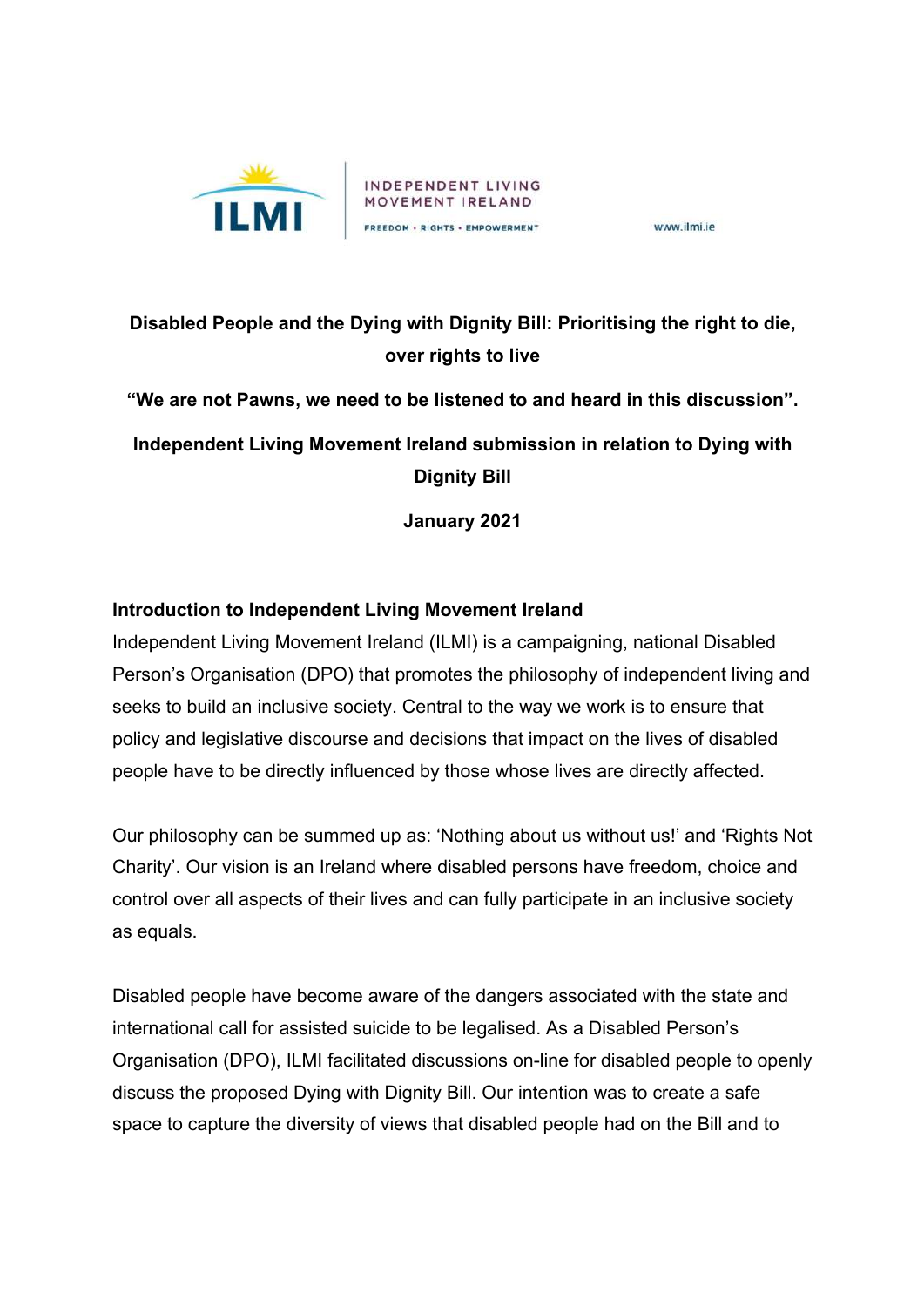bring this as a submission to legislators at the Joint Oireachtas Committee on Justice and Equality who will receive submissions at Committee Stage of the proposed Bill.

The ILMI discussion forums identified the argument that distinction between disability and terminal illness is a myth and subsequent definitions of 'terminal illness' can never be precise. The proposed legislation has the potential to place disabled people back into a medical model narrative, as it is fundamentally about protecting the medical profession's involvement with assisted suicide and not about lived experience choices. All those involved in ILMI on-line discussions are disabled people, on a cross-impairment basis (including people with physical and sensory impairments, learning difficulties, and people experiencing emotional distress or other mental health conditions). Terminal illness and disability are not mutually exclusive. Many people who are terminally ill are disabled people but not all disabled people are terminally ill.

### **"Nothing About Us Without Us"**

The core message was that **disabled people do not want to be used as pawns for either side of the debate**. No politician can or should claim to speak for disabled people. Too often in discussions like this, disabled people's lives are used as a "political football". It is vital our voices are heard in any discussion about this Bill.

'Choice' is central to the philosophy of Independent Living. It should be about disabled people having control over all aspects in their lives and appropriate supports and resources in order to achieve our life goals. Choice should not just happen at moments of crisis or imminent death. It is the lack of choice, control and agency throughout our lifecourse that is the underlying reason why society is so inaccessible to disabled people and excludes and isolates us systematically.

### **Resourcing disabled people to live their lives full of Dignity**

Many disabled people are hugely concerned that discussions about "Dying with Dignity" will inevitably lead to discussions about assisted suicide. In other jurisdictions where assisted suicide has been legislated for, disabled people frequently speak about feeling hopeless, "having nothing to live for" or feeling they would be "better off dead". Opposition to assisted suicide legislation protection is not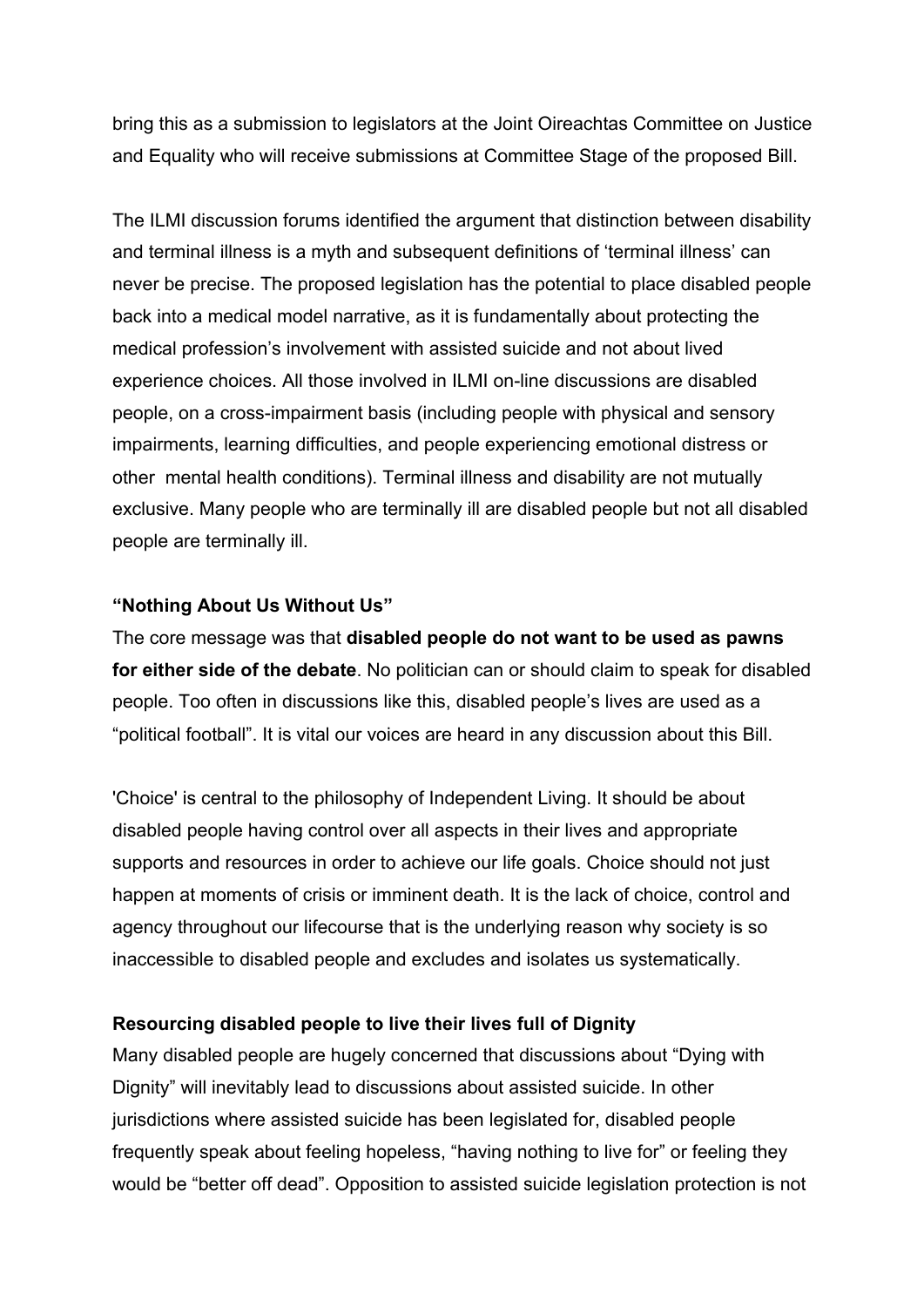just confined to the medical profession and religious groups. Most importantly, it includes the very people that would be most affected by any change in legislation disabled people and their lived experience costs and values.

Disabled people believe that the primary discussion should be about **the fundamental right to live a life of dignity,** not the rushing of a bill that has not effectively engaged with the voices and concerns of disabled citizens. That means supporting and resourcing life for everyone and ensuring people with impairments get the supports they require so they can live the full lives of their choosing and not have their life options limited by society. We are at an important point as a society, where disabled people are lobbying politicians to bring about a right to a Personal Assistance Service (PAS) and it would sadden (and incense) disabled people if the right to die was granted over the right to live.

Disabled people who have the supports they require to live full, independent lives with choice and control are then "freed" from lives lacking agency or hope, they can and do live lives full of value. Many disabled people in other "right to die" discussions use narratives of not wanting to be a "burden" and often talk about the impact the lack of supports to live the lives of their choosing has on them. Disabled people believe that the priority right now is not a one of legal standing to assist suicide, but a requirement to ensure the supports for dignity in living and for a right to live independent lives is legislated for a priority given Ireland's obligations under the UNCRPD.

The discussion around this Bill should be about the quality of life supports. It should not be about people feeling that they must end their lives because of a lack of supports and services

Many disabled people are against the Bill as it could become a "slippery slope" moving from dying with dignity to assisted suicide, where the conversation changes from people who are terminally ill to people choosing to end their lives, which in other jurisdictions has often focused on people with impairments, who without the supports to live a free full life feel that their lives are not worth living. There are fears which are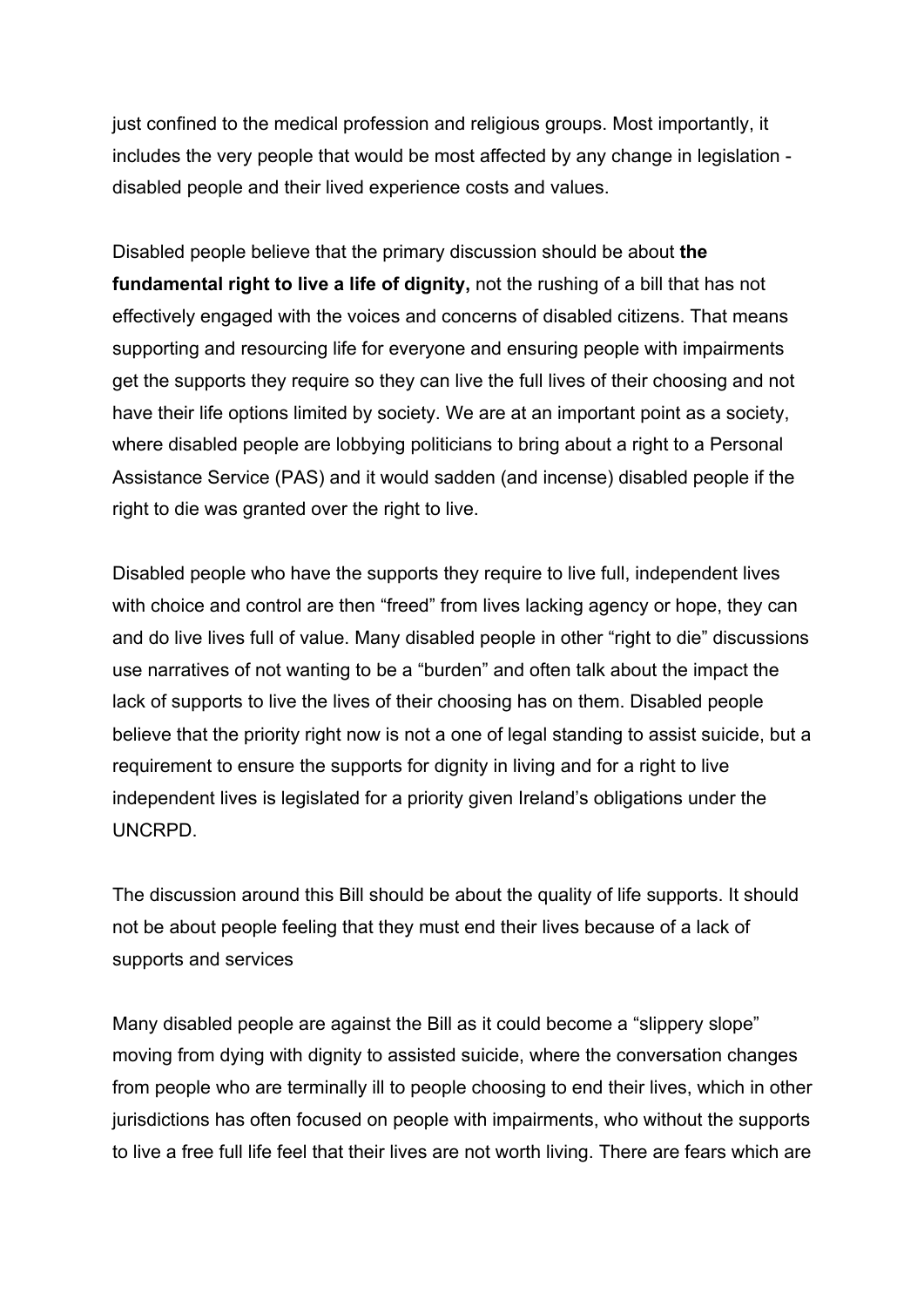real and justified by very recent history. We live in a society that is obsessed by "productivity".

The Bill gives medical authority which could be used to judge "quality of life". The Bill is very much enshrined in a medical discussion of impairment as opposed to a more rights-based social model of disability. It is only eighty years ago that across Europe people who were viewed as "unfit" or a "burden" in society were murdered in their thousands. Many disabled people were concerned about the language and name of the Bill. There are huge concerns about assisted dying, for example who would decide and how, including the capacity of people making choices about their lives. If the discussion moves from people who are terminally ill towards discussions about "quality of life", then who decides what quality of life is? In other jurisdictions, conversations about assisted suicide have led to societal discussions about "quality of life" which have impacted on disabled people.

## **The social model of disability must inform any discussions about how disabled people are included in Irish society.**

The social model looks at how society is structured and how it disables people. It is not based on a person's impairment, it is about what barriers exist in terms of attitudes, policy development, access or lack of supports that prevent people from participating in society as equals, with choice and control over their own lives. In this model it is society that disables people from achieving their hopes and dreams, not a person's impairment.

The social model informs all aspects of the work of ILMI. As a campaigning, national representative organisation that promotes the philosophy of independent living we are working to build an inclusive society. Central to the way we work is to ensure that policy decisions that impact on the lives of disabled people have to be directly influenced by those whose lives are directly affected.

ILMI's work is to develop policies and campaigns based on disabled people's lived experiences in order to remove barriers that restrict life choices for disabled people. When barriers are removed, disabled people can be independent and equal in society, with choice and control over their own lives. Barriers are not just physical.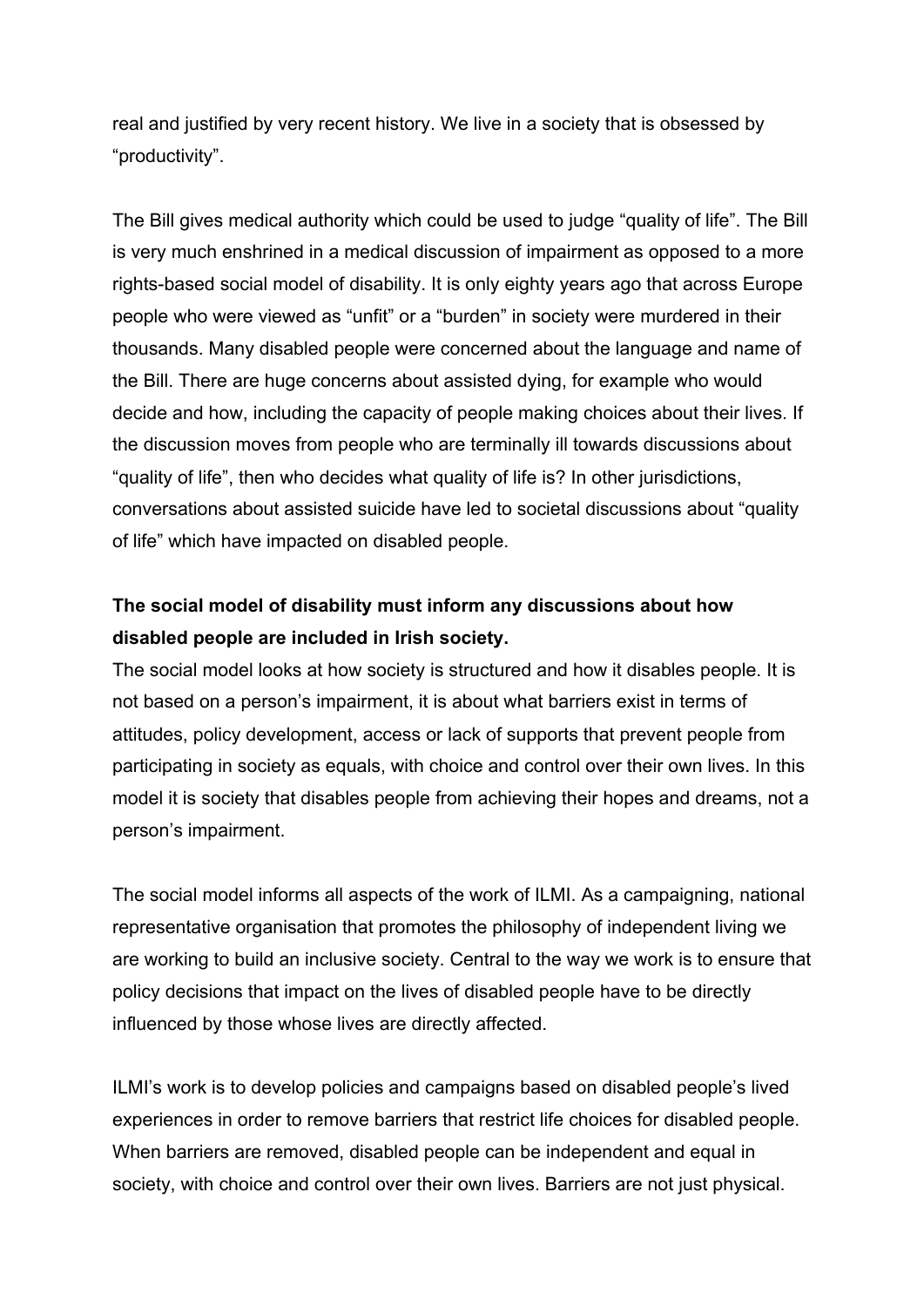Attitudes found in society, based on prejudice or stereotypes (also called disablism), also disable people from having equal opportunities to be part of society. Disabled people developed the social model of disability because the traditional medical model did not explain their personal experience of disability or help to develop more inclusive ways of living.

The social model of disability informs key International Conventions such as the UN Convention of the Rights of Persons with Disabilities (UNCRPD) and is in contrast to the "medical / charity model" of disability.

The medical / charity model individualises disability and promotes the idea that people are disabled by their impairments or differences. The medical model always focuses on people's impairments from a medical perspective. In some ways it still looks at what is 'wrong' with the person and not what the person requires. It creates low expectations and leads to people losing independence, choice and control in their own lives. The medical / charity model never recognises the rights of disabled people and assumes that disabled people need to be "looked after" or "cared for". The medical / charity model has professionals make decisions for disabled people. People informed by the medical / charity model, being focused on disabled people's impairments, use the term "people with disabilities".

### **The Dying with Dignity Bill reinforces medical views of disability**

The medical view of disability and naming of specific impairments within the bill is of huge concern to disabled people. Many disabled feel that an attempt to provide a definitive medical definition of "terminal illness" is problematic as it can never be precise. Identifying impairments in the Dying with Dignity Bill could lead to people with certain impairments viewing their lives as worth living or not. What Ireland requires is a conversation about the effective and sustainable life affirmation supports for and with disabled people: proper, practical, emotional and medical support is required to live dignified lives.

For many, there was a feeling of unease with the timing of this bill, given the silent narrative going around during this pandemic, where many disabled people were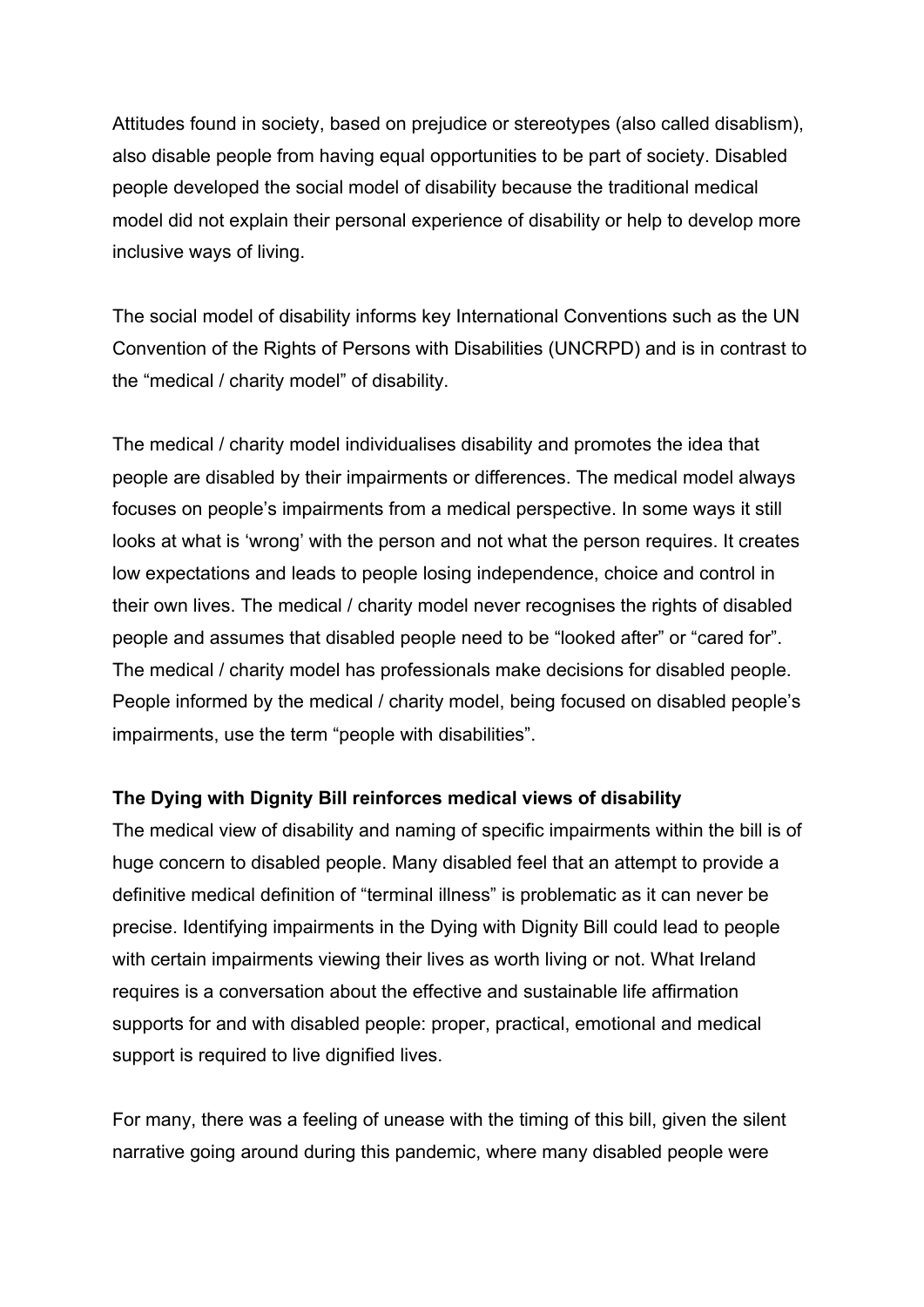nervous about whether they will receive equal care and treatment for COVID-19 if the health services become overwhelmed.

#### **Resourcing end of life supports for everyone**

Any discussion about dying with dignity must clearly identify what is the most efficient and equitable instrument and platform for such discourse. ILMI questions whether a bill focussed on legal protection of the 'actors' of assisted suicide is the most effective instrument to facilitate the discourse around Dying with Dignity. Dying with Dignity is a health policy platform and so, the legislation suggested is not the appropriate mechanism to effectively deal with the discourse nuances of what should be a rolling health policy dialogue led process. Dying with Dignity is a health policy instrument facilitating the state and community resourcing for a high-quality palliative care system, which is respectful and supportive of people at the end of their lives and recognises the role of families and support groups.

The role that hospices play is vital in Irish society, yet they have to fundraise continuously, which in itself undermines the affirmation of Irish citizens dying with dignity, instead they die within a charity model narrative. End of life support and choice of care requires to be recognised as a vital part of our health care system and resourced accordingly. Many countries have advanced health care directives, which need be addressed in any full Health policy discussion about death and dignity.

## **Disabled people and the right to choose**

Some disabled people strongly felt that dying with dignity was an expression of choice and equality and being in control of the fundamental aspects of their lives. Many people have seen people in the end of terminal diseases wracked with pain, and felt that this was something that they do not wish to see again. It also could be seen as the "final" human right for people who wish to leave the world at their choosing, free from pain.

In terms of how the Bill is worded, many people had specific questions. There are three pieces of legislation referenced in the Bill but no specific reference to the Assisted Decision-Making Capacity Act, which must be rectified. The Bill also references the Minister for Justice and Equality, which are now two separate